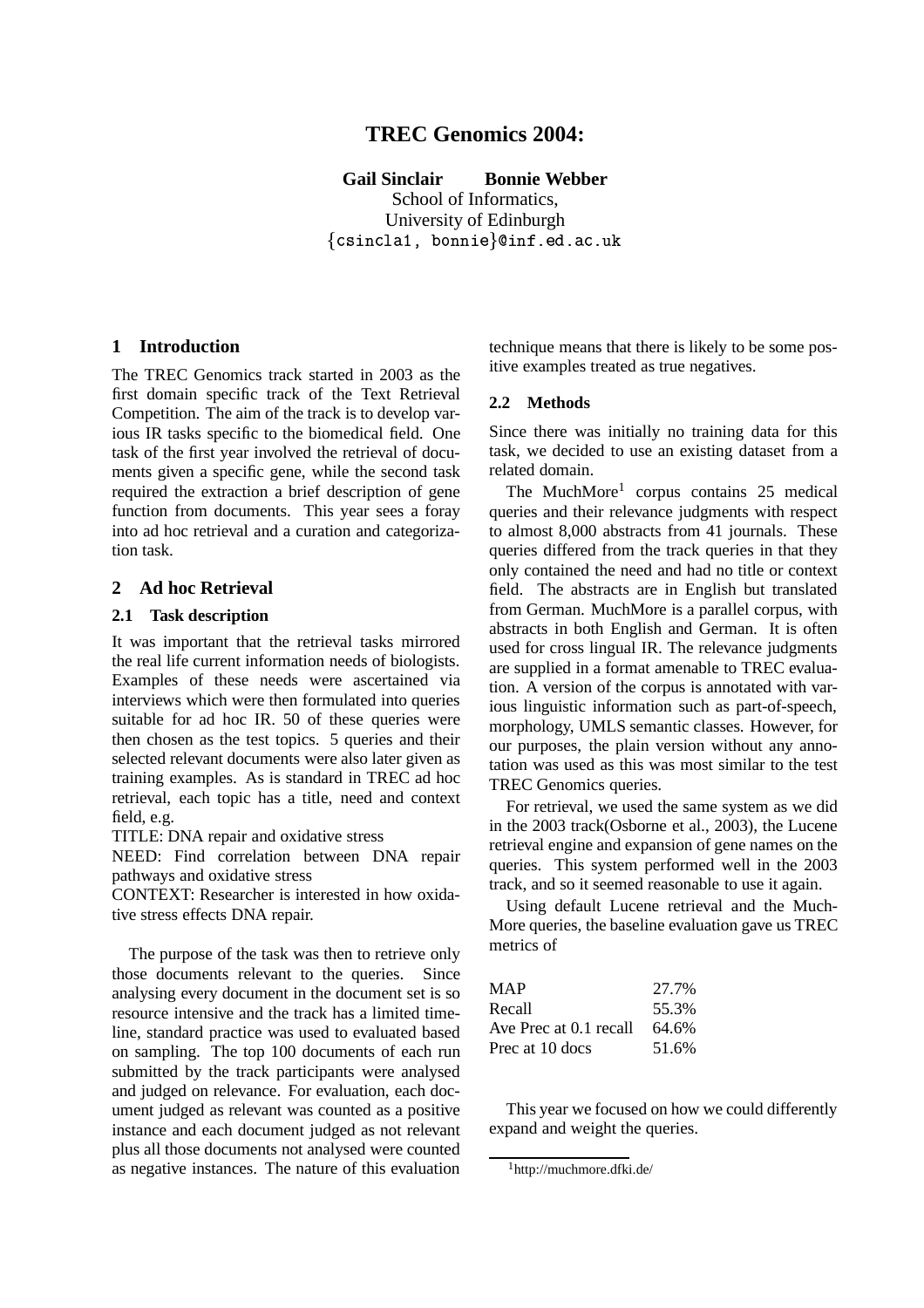### **2.2.1 Expansion**

The UMLS provides a knowledge server<sup>2</sup> that, given a term or phrase, will search the UMLS according to certain criteria, e.g. exact string match, normalised string match.

Expanding the queries using UMLS-sourced synonyms for each word in the query increased MAP and recall, while decreasing precision at 0.1 and average precision at 10.

| <b>MAP</b>             | 29.3% |
|------------------------|-------|
| Recall                 | 65.9% |
| Ave Prec at 0.1 recall | 61.7% |
| Prec at 10 docs        | 49.6% |

### **2.2.2 Weighting**

Our query expansion from last year used a weighting scheme for the different type of gene representations e.g. official symbol was weighted higher than alias product. Since this year involved sentences rather than just different representations of the same entity, a strategy was required to find out which terms should be weighted higher than others.

We decided first to weight noun phrases higher than the other words in the query – how much so was left to experimentation. Whereas last year it was found that the weight 2.9 was most useful in performance with regards to gene representations, with MuchMore's type of queries, weighting the nouns 7 times more relevant than the rest of the query was found to best increase performance. However using any weighting at all for this subset of terms significantly bettered the default of no weighting.

It then seemed appropriate to order the query terms in order of their ability to discriminate between documents. For this, we used a term's frequency in the literature (via PubMed) or on the Web (via a Google API). This strategy was used as a follow on from our success in the BioNLP task at Coling 2004(Finkel et al., 2004).

The Google  $API<sup>3</sup>$  was used to find the frequency of each term across the Web. The terms were then weighted according to this frequency with respect to the other terms in the query - the lower the frequency the greater the weight. The highest frequency term received a weighting of 1.0, with the weights being incremented with each next lower frequency term.

Similarly each term was individually used as a search term in Pubmed and the number of documents retrieved was automatically recorded. This

number of documents was then used to weight the terms in a similar way as above.

Additionally, to incorporate the fact that a term may have a higher relative frequency to another in a PubMed search than in a Google search, the term orderings determined by the two search strategies were merged, with the weights of each term in a query being averaged, e.g if Google gave term **X** in a query a weighting of 3 and PubMed gave the same term in the query a weighting of 2, the combined weighting was 2.5.

Using these weighting schemes, the merged weighting scheme achieved slightly better performance compared to the individual schemes, as fol $low<sup>2</sup>$ 

|                                          | Google PubMed Both |  |
|------------------------------------------|--------------------|--|
| <b>MAP</b>                               | 36.1% 36.0% 36.3%  |  |
| Recall                                   | 61.5% 61.1% 61.5%  |  |
| Ave Prec at 0.1 recall 76.1% 73.1% 75.6% |                    |  |
| Prec at 10 docs                          | 62.4% 60.8% 61.6%  |  |

The combination of the two weighting decisions was done manually and so for simplicity only Google was used for the test data, as it was the best performer when the two were compared. The test data had many more words and so manually combining the weightings would have been time consuming although automating the process would not have been difficult.

When synonyms were used, their associated weighting was the same as the original term from which the synonym was obtained. Frequencies of these new terms could have been found independently however this could have given false emphasis to an irrelevant synonym if it happened to be a rarer term than the original.

The official runs submitted to TREC involved a combination of the techniques described above. One run used the individual terms, noun phrases and synonyms of both the terms and noun phrases which were then weighted with respect to usage frequency (according to Google). The second run also included the use of stemming.

Although both runs performed similarly overall, the former technique performed significantly better than the second more often on individual queries than vice versa. This would lead us to surmise that stemming can often be a hindrance, echoing our findings in (Sinclair and Webber, 2004)

<sup>2</sup> http://umlsks.nlm.nih.gov/

<sup>3</sup>http://www.google.com/apis/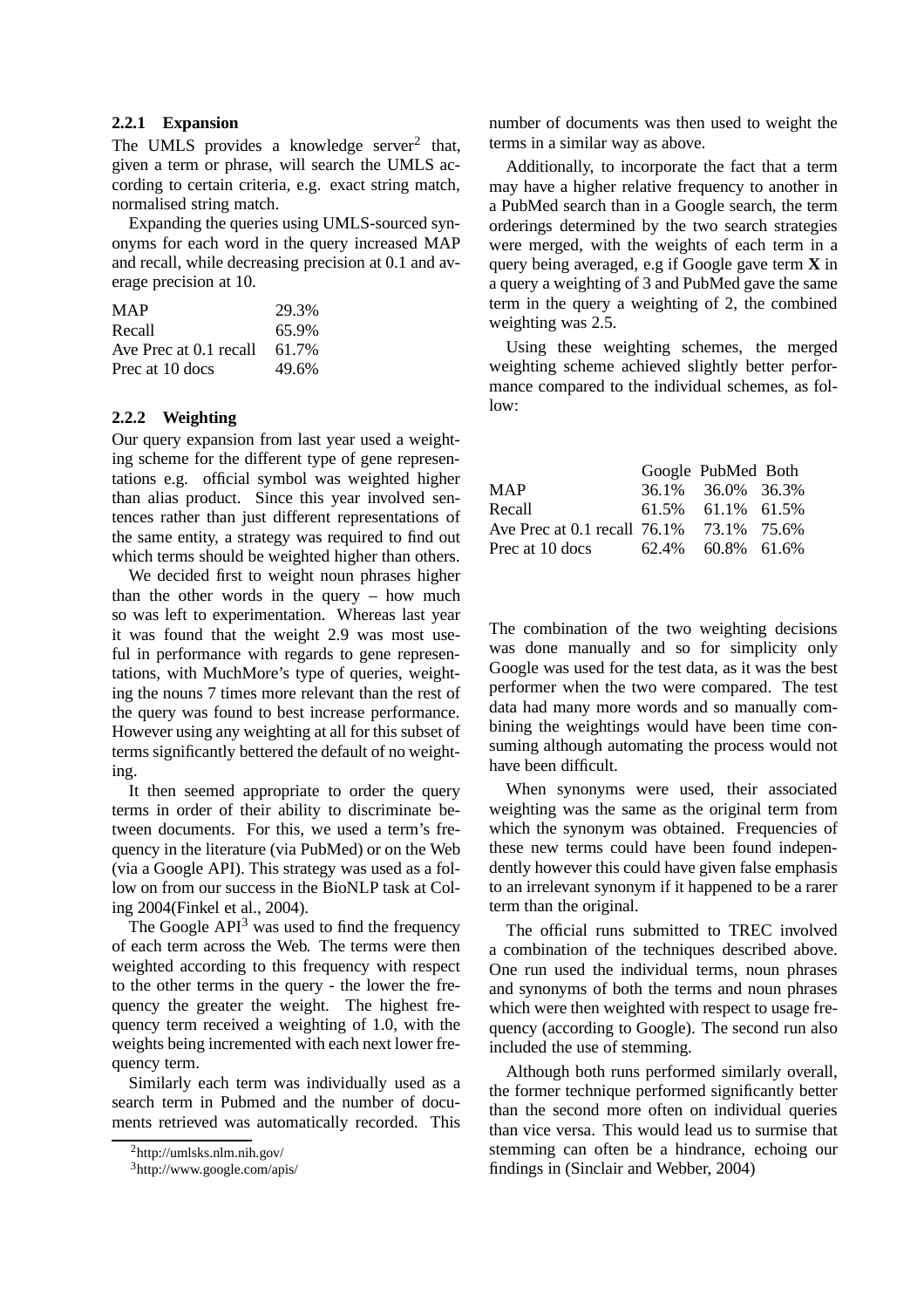### **3 Categorization Task**

#### **3.1 Task Description**

The Mouse Genomics (MGI) team currently manually curate new articles for annotation with Gene Ontology (GO) codes. The Gene Ontology consists of 3 separate vocabularies - one for each of *biological process, cellular component* and *molecular function*. The MGI first decides whether each new article is relevant to mouse genomics and so possibly amenable to GO annotation, then any relevant GO codes are assigned together with the evidence for that code.

The categorization task attempts to imitate this process in three parts:

1) triage task - decision on whether each document contains experimental evidence of mouse genomics and can be considered for annotation.

2) decision on which vocabularies each article could be annotated with

3) the evidence on which the above decision is based.

Only our efforts for the first triage part of this task was entered into the track competition.

#### **3.2 Triage Task**

#### **3.2.1 Division of Text**

To further existing work we have been doing with categorization according to GO codes(Sinclair and Webber, 2004), for this task we wanted to compare the information content of the different sections of full text articles.

The documents were initially classified according to whether they were about mice. The same species classifier used in the 2003 track was used for this(Osborne et al., 2003). This classification went further than the initial MGI retrieval in that one simple mention of mouse, mice or murine within the article was not sufficient to classify as being 'about mice'. Any documents considered not about mice were then removed from the document set as they were perceived as not curatable according to MGI's curation process.

The remaining dataset of full text articles was divided up according to sections. A sample set of the SGML of the articles for the three journal publications used in the dataset was studied and a division strategy devised accordingly, so that appropriate sections could be kept together in the groupings *Abstract, Introduction, Methods, Results, Conclusions*. (*Abstract* also includes the article titles.) Unfortunately, any articles not formatted in this way were then lost to the categorization task. Any document omitted in this manner is then deemed to have

had a "do not curate" decision made upon it. Although these omissions result in a reduced subset of documents that may be curated, it does not take away from the overall intention of our experimentation - i.e. how 'useful' each section is for decision making.

The *MeSH* and *RN* annotations for the articles were also retrieved and combined with the *Abstract* documents since these are publicly available. This data was merged so that the less publicly available full text sections could be compared for 'usefulness' with what is already widely available and most extensively used in biomedical information retrieval, i.e PubMed annotations.

In the training set of 5837 documents, 100% of the articles had an *Abstract* section, 11 documents did not have any distinct *Introduction*, ca. 100 documents did not have a distinct *Results* section, ca. 500 documents did not have a distinct *Discussion* or *Conclusions* section. However more than half of the training documents did not have a distinct *Methods* section.

In the test document set, all section groupings contained approximately 85% of the articles, except the *Discussion* grouping which contained 79% of the full test set. It is unclear why so may articles in the training set lack a *Methods* section. This is particularly regrettable since the *Methods* section seemed to be the most informative vis-a-vis the curation decision.

These subsets were then searched for indicators of GO code.

### **3.2.2 GO Code Identification**

All GO codes were extracted from the ontology and synonymous phrases were looked for in the UMLS Knowledge Server used in the retrieval task. The number of instances of each GO term and associated synonyms were recorded for each article. The training triage decisions were then analysed according to these counts to see if there was any trend in the uses of GO terms in the documents. A lower bound was formulated so that if any document did not contain at least that number of GO terms and/or synonyms then the triage decision would be not to curate.

At this point the ratio of remaining documents deemed not worthy of curation and those already discarded was significantly different to that of the same ratio in the training set. There was much discussion across Track participants about the ratio of curated to not curated documents in the training and test sets. The ratio in both sets was deemed to be not significantly dissimilar. According to this further filtering was considered appropriate.